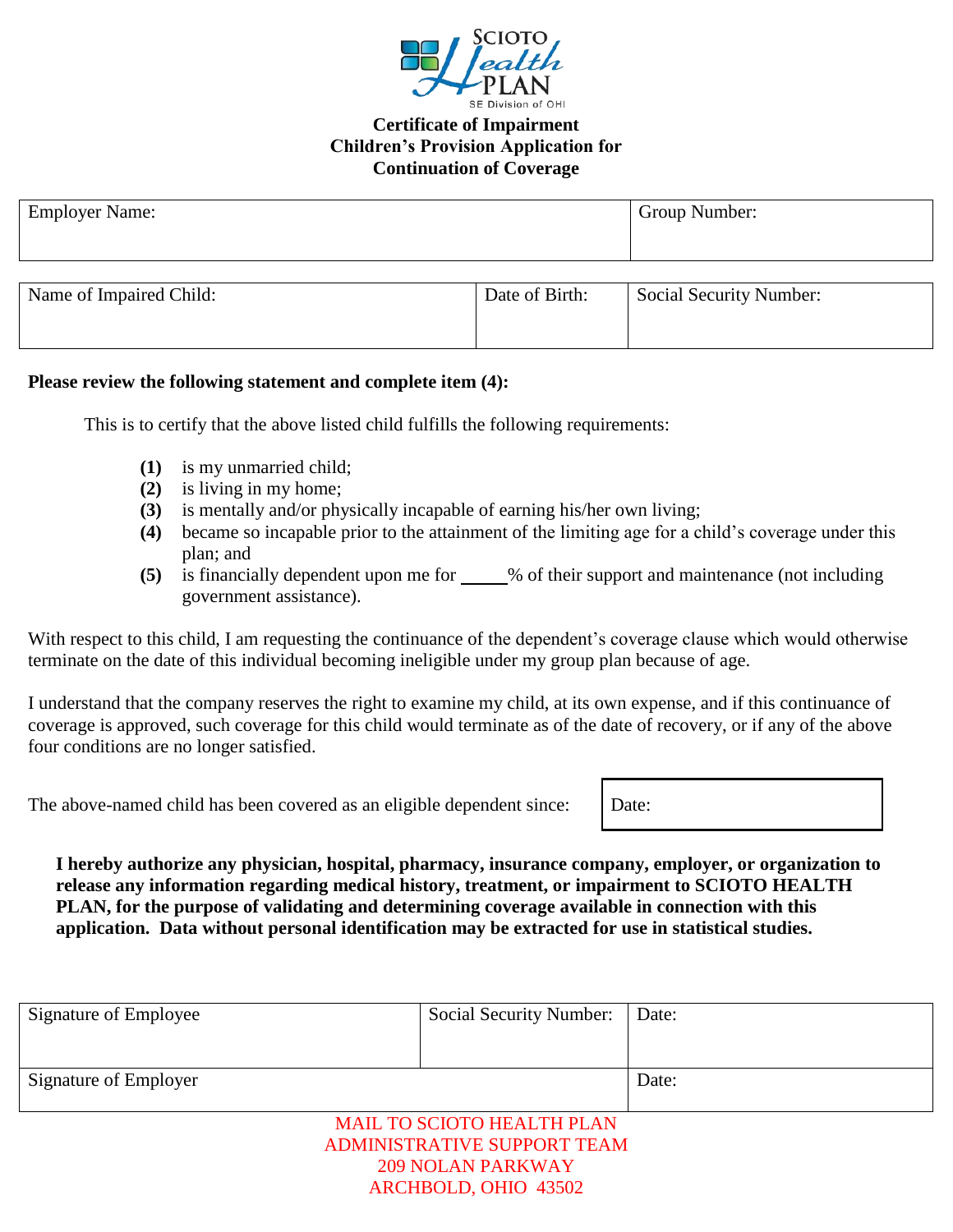## **Attending Physician's Statement of Impairment**

| Name of Patient:                                                                                                                              |                                                      | Address:            |                                            |         |                    |                |              |  |  |  |
|-----------------------------------------------------------------------------------------------------------------------------------------------|------------------------------------------------------|---------------------|--------------------------------------------|---------|--------------------|----------------|--------------|--|--|--|
| City:                                                                                                                                         | State:                                               |                     | Zip Code:                                  |         |                    | Date of Birth: |              |  |  |  |
|                                                                                                                                               |                                                      |                     |                                            |         |                    |                |              |  |  |  |
| <b>History</b>                                                                                                                                |                                                      |                     |                                            |         |                    |                |              |  |  |  |
|                                                                                                                                               | • When did symptoms first appear or accident happen? |                     | Month:                                     |         | Day:               |                | Year:        |  |  |  |
| • Date patient ceased work because of disability. (if<br>applicable)                                                                          |                                                      | Month:              |                                            |         | Day:               |                | Year:        |  |  |  |
| • Had patient ever had same or similar condition?<br>If yes, state when and describe.<br>Yes<br><b>No</b>                                     |                                                      | Date:               |                                            |         | Description:       |                |              |  |  |  |
|                                                                                                                                               |                                                      |                     | <b>Present Condition</b>                   |         |                    |                |              |  |  |  |
| • Did this incapacity exist prior to the dependent's 26 <sup>th</sup> birthday?                                                               |                                                      |                     | Yes                                        |         | N <sub>0</sub>     |                |              |  |  |  |
| · Subjective symptoms:                                                                                                                        |                                                      | Describe:           |                                            |         |                    |                |              |  |  |  |
| • Objective symptoms: (include results of EKG's,<br>current X-rays, or any other special tests)                                               |                                                      | Describe:           |                                            |         |                    |                |              |  |  |  |
| • Is the patient: ________ Ambulatory                                                                                                         |                                                      | <b>Bed Confined</b> | House Confined<br><b>Hospital Confined</b> |         |                    |                |              |  |  |  |
|                                                                                                                                               |                                                      |                     | <b>Diagnosis:</b>                          |         |                    |                |              |  |  |  |
|                                                                                                                                               |                                                      |                     |                                            |         |                    |                |              |  |  |  |
|                                                                                                                                               |                                                      |                     | <b>Treatment</b>                           |         |                    |                |              |  |  |  |
| • Date of first visit                                                                                                                         |                                                      | Month:              |                                            |         | Day:               |                | Year:        |  |  |  |
| • Date of last visit                                                                                                                          |                                                      | Month:              |                                            |         | Day:               |                | Year:        |  |  |  |
| • Frequency of visits:                                                                                                                        |                                                      | Weekly:             |                                            |         | Monthly:           |                | Other:       |  |  |  |
| • When did you last examine this patient:                                                                                                     |                                                      | Month:              |                                            |         | Day:               | Year:          |              |  |  |  |
| • Degree of psychiatric impairment:                                                                                                           |                                                      | None                |                                            |         | Mild               |                | Severe       |  |  |  |
| • Degree of physical impairment:                                                                                                              |                                                      |                     | Mild<br>None                               |         |                    |                | Severe       |  |  |  |
| • Is this patient capable of holding self-sustaining<br>Comment:<br>employment at this time? If yes, please comment:<br>Yes<br>N <sub>0</sub> |                                                      |                     |                                            |         |                    |                |              |  |  |  |
| Name of Hospital(s)                                                                                                                           |                                                      |                     |                                            |         |                    |                |              |  |  |  |
| • Please name hospital(s), if ever admitted as an in-patient:                                                                                 |                                                      | Admission Date(s):  |                                            |         | Discharge Date(s): |                |              |  |  |  |
| <b>Progress</b>                                                                                                                               |                                                      |                     |                                            |         |                    |                |              |  |  |  |
| Recovered<br>Improved                                                                                                                         |                                                      |                     | Unimproved                                 |         |                    |                | Retrogressed |  |  |  |
| <b>Attending Physician Information &amp; Signature</b>                                                                                        |                                                      |                     |                                            |         |                    |                |              |  |  |  |
| Signature: (Attending Physician)                                                                                                              |                                                      |                     |                                            | Degree: |                    |                |              |  |  |  |
| Social Security or Tax I.D. Number:                                                                                                           |                                                      |                     | Date:                                      |         |                    |                |              |  |  |  |
| <b>Street Address:</b>                                                                                                                        |                                                      |                     |                                            |         |                    |                |              |  |  |  |
| City or Town:                                                                                                                                 | State:                                               |                     |                                            |         | Zip Code:          |                |              |  |  |  |